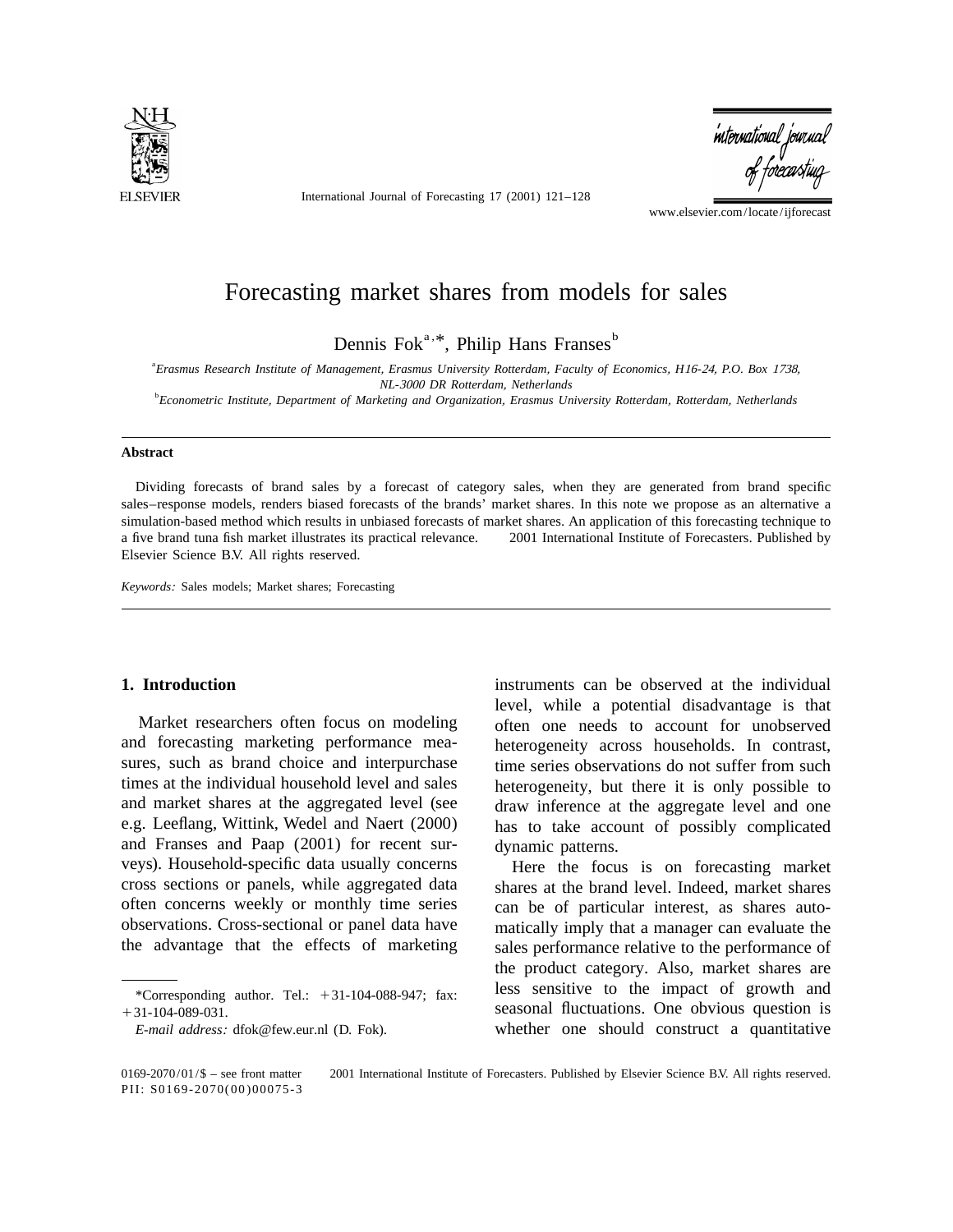model for market shares using, for example, the weekly scanner data on sales and various exfamiliar attraction model (see Brodie & planatory variables. One possible form of a Kluyver, 1987; Kumar, 1994), or that one sales model assumes a multiplicative specificashould construct a model for sales using for tion to relate explanatory variables such as example the SCAN\*PRO model (see Wittink, 1987; promotion and price to current sales (see, for Wittink, Addona, Hawkes & Porter, 1988; example, Wittink et al., 1988), although other Foekens, Leeflang & Wittink, 1994; Van forms are of course also possible (see Leeflang Heerde, Leeflang & Wittink, 2000). In the latter et al., 2000). The sales of brand *i*,  $i = 1, \ldots, I$  at case one can then use these models to generate time *t*,  $t = 1, \ldots, T$ , denoted by  $S_{i,t}$ , are then sales forecasts and, given these, forecasts of modeled as: sales forecasts and, given these, forecasts of market shares.

In this note we will confine ourselves to the question how one can generate forecasts for shares given models for sales, as this turns out<br>not to be a trivial exercise. We will indicate that<br>simply dividing brand sales forecasts by cate-<br>gory sales forecasts, which seems to be common<br>time t and  $\beta$  is the cor

Section 3, we illustrate the practical relevance 5 of the SB method for an example concerning five brands of tuna fish. In Section 4, we conclude with some remarks.

product category, and suppose the availability of sional vector autoregressive model with ex-

$$
S_{i,t} = \exp(\mu_i + \varepsilon_{i,t}) \prod_{j=1}^{I} \prod_{k=1}^{K} \exp(x_{k,j,t})^{\beta_{k,j,t}}
$$
 (1)

gory sales forecasts, which seems to be common<br>practice, yields biased forceasts for market<br>that in the t and  $\beta_{k,j,i}$  is the corresponding coefficient<br>that is mence, one needs to resort to an alter-<br>mative method. We pr

$$
S_{i,t} = \exp(\mu_i + \varepsilon_{i,t}) \prod_{j=1}^{I} \prod_{k=1}^{K} \exp(x_{k,j,t})^{\beta_{k,j,t}} \prod_{j=1}^{I} \prod_{p=1}^{P} S_{j,t-p}^{\alpha_{p,j,t}}
$$
(2)

**2. Forecasting market shares** To estimate the parameters, the model usually is linearized by taking natural logarithms of the Suppose that there are *I* brands in a certain sales. The resulting equations form an *I*-dimen-